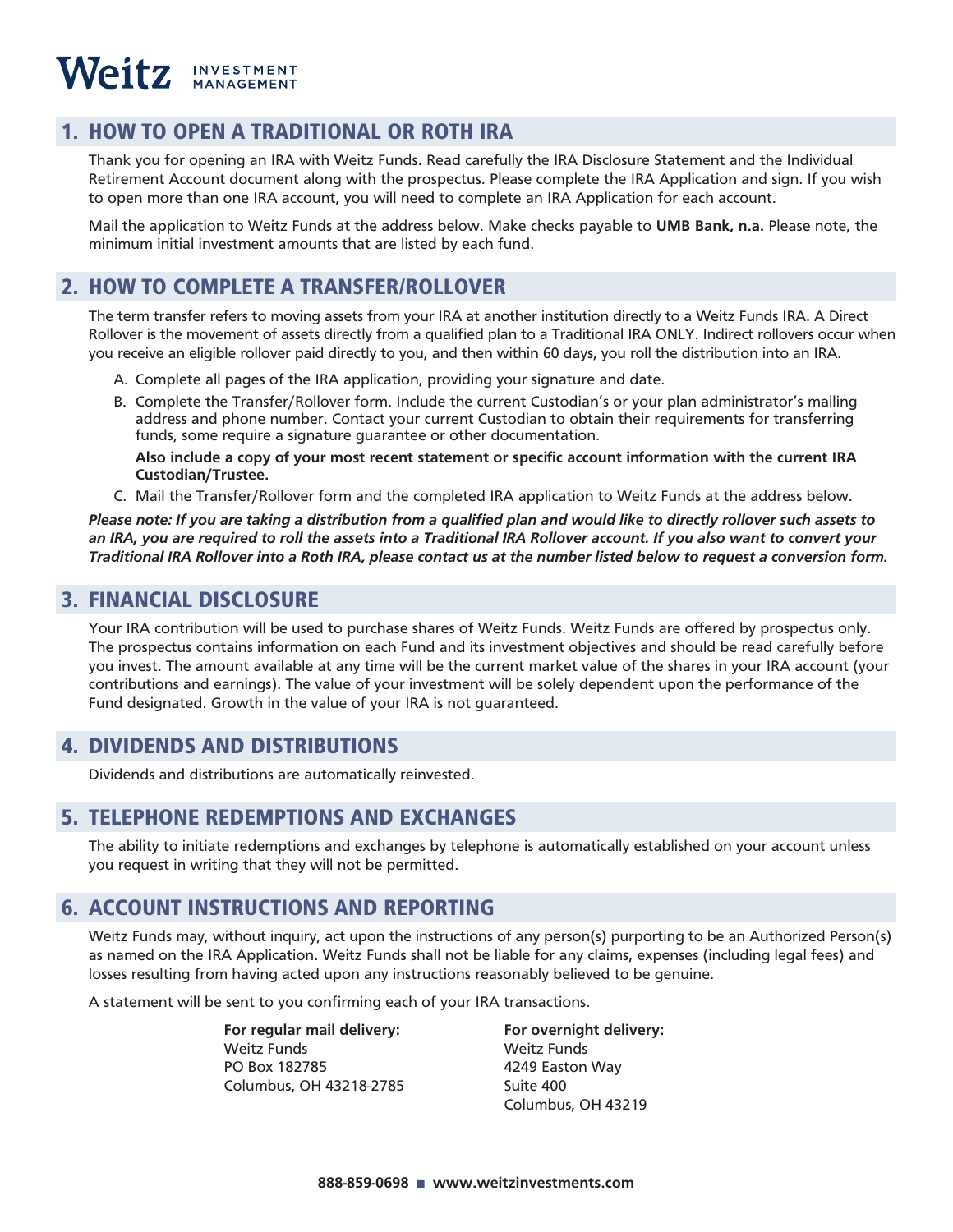# **WEITZ FUNDS IRA APPLICATION**

#### **Important Information About Procedures for Opening an IRA Account**

To help the government fight the funding of terrorism and money laundering activities, Federal law requires all financial institutions, including Weitz Funds (the "Funds"), to obtain, verify and record information that identifies each customer (as defined in the Department of Treasury's Customer Identification Program for Mutual Funds) who opens an account, and to determine whether such person's name appears on government lists of known or suspected terrorists and terrorist organizations.

What this means for you: the Funds must obtain the following information for each customer prior to opening the account:

- Name;
- Date of birth;
- Physical residential address (not post office boxes); and
- Social Security Number.

Following receipt of your information, the Funds will follow its Customer Identification Program to attempt to verify a customer's identity. You may be asked to provide certain other documentation (such as a driver's license or a passport) in order to verify your identity. Any documents requested in connection with the opening of an account will be utilized solely to establish the identity of customers in accordance with the requirements of law.

Federal law prohibits the Funds and other financial institutions from opening accounts unless the minimum identifying information is received. The Funds are also required to verify the identity of the new customer under the Funds' Customer Identification Program and may be required to not open your account, close your account or take other steps as they deem reasonable if the Funds are unable to verify your identity.

If an account is closed, it will be redeemed at the net asset value determined on the redemption date.

# **WEITZ FUNDS WEITZ INVESTMENT MANAGEMENT, INC. WEITZ SECURITIES, INC.**

## **NOTICE OF PRIVACY POLICY AND PROCEDURES**

We understand that information that personally identifies you is important to you and we are committed to maintaining the confidentiality, integrity and security of your personal information. In order to service your account and process your requests, we collect certain nonpublic personal information about you from your account application, from other forms you may provide to us and as a result of transactions with us.

Your privacy is important to us. We restrict access to nonpublic personal information about you to those employees who need to know that information to provide products or services to you and we require those employees to adhere to strict confidentiality standards designed to protect your personal information. We maintain physical, electronic and procedural safeguards that comply with federal standards to guard your personal information.

We do not disclose any nonpublic personal information about our customers or former customers to anyone, except as permitted or required by law and except to certain entities that assist us in servicing your account. For instance, in order to service your account and effect your transactions, we may provide nonpublic personal information about you to our sub-transfer agent. We may also provide certain information including your name and address to one of our agents for the purpose of mailing to you your account statements, shareholder reports and other information about our products and services. We maintain agreements with these outside entities which require them to protect the confidentiality of your information and to use that information only for the purpose for which the disclosure is made.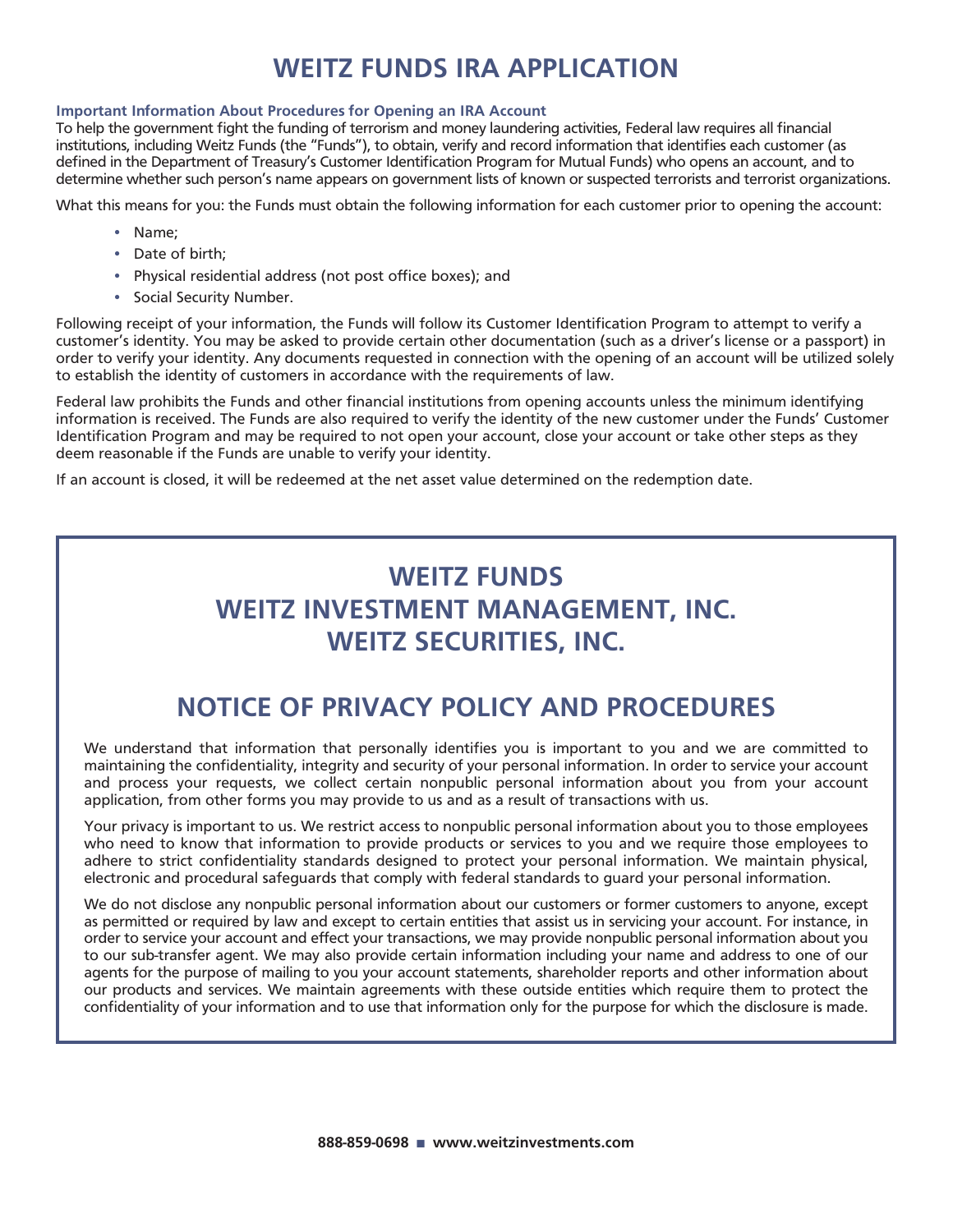## **WEITZ FUNDS TRADITIONAL & ROTH IRA APPLICATION**

# 1. IRA REGISTRATION – May not be a minor Name \_\_\_\_\_\_\_\_\_\_\_\_\_\_\_\_\_\_\_\_\_\_\_\_\_\_\_\_\_\_\_\_\_\_\_\_ Social Security Number\_\_\_\_\_\_\_\_\_\_\_\_\_\_\_\_\_\_\_\_ Date of Birth\_\_\_\_\_\_\_\_\_\_\_\_\_ Address\_\_\_\_\_\_\_\_\_\_\_\_\_\_\_\_\_\_\_\_\_\_\_\_\_\_\_\_\_\_\_\_\_\_\_\_\_\_\_\_\_\_\_\_\_ City/State\_\_\_\_\_\_\_\_\_\_\_\_\_\_\_\_\_\_\_\_\_\_\_\_ Zip Code\_\_\_\_\_\_\_\_\_\_\_\_\_ Home Phone \_\_\_\_\_\_\_\_\_\_\_\_\_\_\_\_\_\_\_\_\_\_\_\_\_\_\_ Work Phone \_\_\_\_\_\_\_\_\_\_\_\_\_\_\_\_\_\_\_\_\_\_\_\_\_\_\_\_\_\_ E-mail Address\_\_\_\_\_\_\_\_\_\_\_\_\_\_\_\_\_\_\_\_\_  $\Box$  United States Citizen  $\Box$  Resident Alien If mailing address is a post office box, a residential address is also required by the USA Patriot Act. Residential Address\_\_\_\_\_\_\_\_\_\_\_\_\_\_\_\_\_\_\_\_\_\_\_\_\_\_\_\_\_\_\_\_\_\_\_ City/State\_\_\_\_\_\_\_\_\_\_\_\_\_\_\_\_\_\_\_\_\_\_\_\_ Zip Code\_\_\_\_\_\_\_\_\_\_\_\_\_ I currently have other Weitz Funds accounts with the same mailing address as this account. I consent to delivery of only one prospectus and one shareholder report to my address, even if more than one person at my address is a shareholder in

Weitz Funds. By "householding"—sending only one prospectus and one shareholder report to this address—Weitz Funds can reduce the volume of mail delivered to my address.

 $\Box$  Please check this box if you do not consent to such "householding" and would like to receive your own prospectus and shareholder reports.

I WOULD LIKE **ELECTRONIC DELIVERY** of prospectus and shareholder reports. *(Please provide email address above.)*

### 2. WEITZ FUNDS INVESTMENT SELECTION

Please indicate your investment choice(s) below.

| <b>Fund/Ticker/Fund #</b>                                            | <b>Minimum</b> | <b>Amount</b> | or | $\frac{0}{0}$ |
|----------------------------------------------------------------------|----------------|---------------|----|---------------|
| □ Value Fund - Investor Class/WVALX/328                              | \$2,500        | \$            |    |               |
| Value Fund - Institutional Class/WVAIX/541<br>⊔                      | \$1,000,000    | \$            |    |               |
| Partners Value Fund - Investor Class/WPVLX/331<br>$\Box$             | \$2,500        | \$            |    |               |
| Partners Value Fund - Institutional Class/WPVIX/562<br>⊔             | \$1,000,000    | $\frac{1}{2}$ |    |               |
| Hickory Fund/WEHIX/332<br>ப                                          | \$2,500        | $\frac{1}{2}$ |    |               |
| Partners III Opportunity Fund - Investor Class/WPOIX/436<br>ப        | \$2,500        | $\frac{1}{2}$ |    |               |
| Partners III Opportunity Fund - Institutional Class/WPOPX/310<br>⊔   | \$1,000,000    | \$            |    |               |
| Balanced Fund - Investor Class/WBALX/400<br>ப                        | \$2,500        | $\frac{1}{2}$ |    |               |
| Balanced Fund - Institutional Class/WBAIX/540<br>ப                   | \$1,000,000    | \$            |    |               |
| Short Duration Income Fund - Investor Class/WSHNX/437<br>$\Box$      | \$2,500        | \$            |    |               |
| Short Duration Income Fund - Institutional Class/WEFIX/329<br>$\Box$ | \$1,000,000    | \$            |    |               |
| Core Plus Income Fund - Investor Class/WCPNX/574<br>$\Box$           | \$2,500        | \$            |    |               |
| Core Plus Income Fund - Institutional Class/WCPBX/573<br>⊔           | \$1,000,000    | \$            |    |               |
| Ultra Short Government Fund/SAFEX/333                                | \$25,000       |               |    |               |

Make check payable to UMB Bank, n.a. Note the minimum investment amounts above. The Funds do not accept cash, money orders, post-dated checks, travelers checks, third-party checks, credit card convenience checks, instant loan checks, checks drawn on banks outside the U.S. or other checks deemed to be high risk.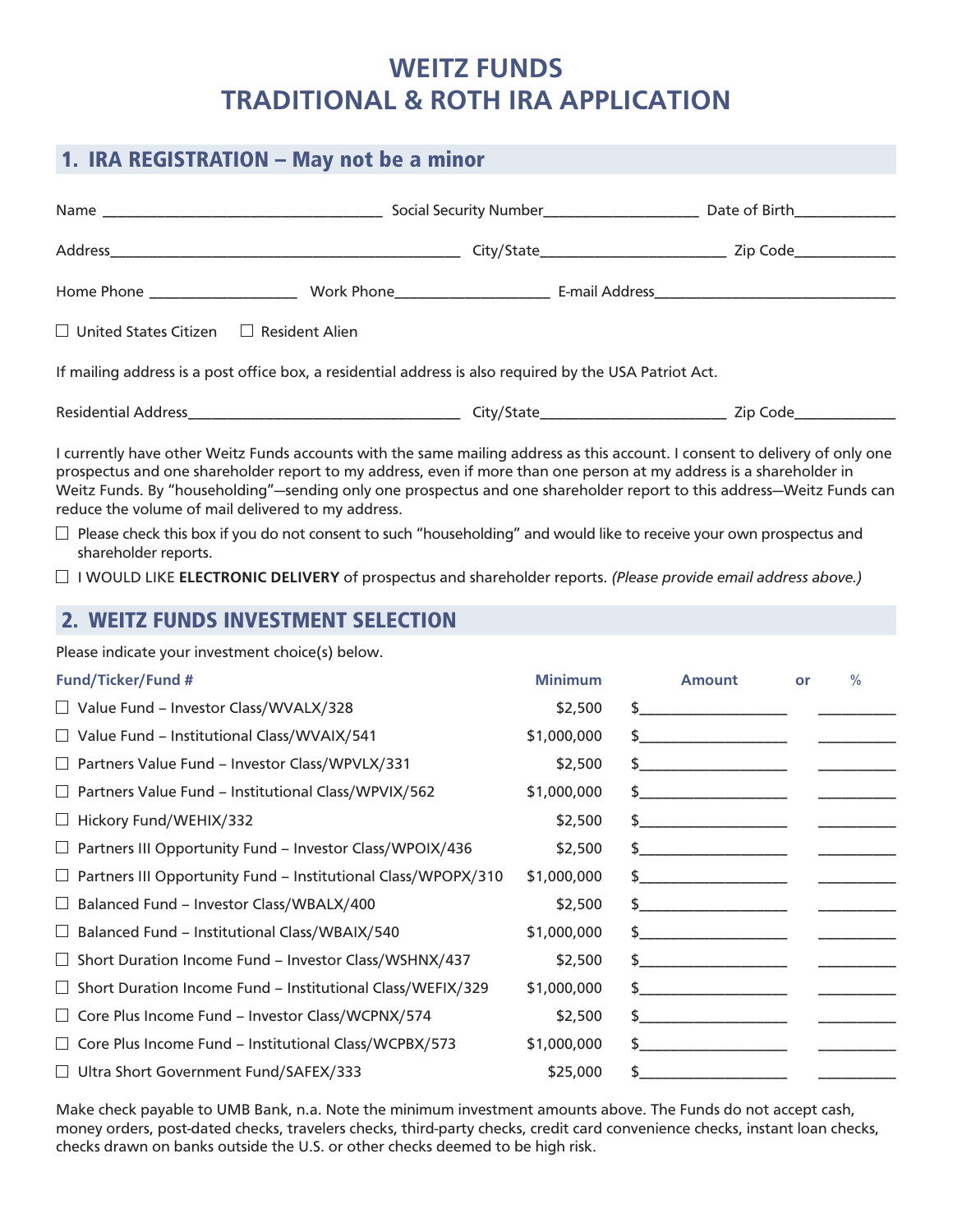### 3. IRA PLAN TYPE

| <b>TRADITIONAL IRA</b><br>$\Box$ Regular/Spousal \$<br>$\Box$ Rollover<br>$\Box$ Transfer         | Contribution for<br>Tax Year <b>Sang</b> | <b>SEP IRA (Simplified Employee Pension)</b><br>$\Box$ Contribution for Tax Year<br>$\Box$ Transfer |  |
|---------------------------------------------------------------------------------------------------|------------------------------------------|-----------------------------------------------------------------------------------------------------|--|
| <b>ROTH IRA</b><br>$\Box$ Regular/Spousal \$_____________<br>$\Box$ Conversion<br>$\Box$ Transfer | Contribution for<br>Tax Year             |                                                                                                     |  |

\*If tax year left blank current year is assumed.

### 4. BENEFICIARY DESIGNATION

*The following individual(s) or entity shall be my primary and/or contingent beneficiary(ies). I revoke all prior IRA Beneficiary designations, if any, made by me for these assets. If more than one primary beneficiary is designated and no distribution percentages are indicated, the beneficiaries will be deemed to own equal share percentages in the IRA. Multiple contingent beneficiaries with no share percentage indicated will also be deemed to share equally.*

If you designate multiple beneficiaries, please check one of the following distribution methods for directing the assigned share of assets for a beneficiary who predeceases you:

- $\Box$  the deceased beneficiary's share shall be divided among his or her descendants, per stirpes, or
- $\Box$  the deceased beneficiary's share shall terminate completely, and be allocated proportionately among the other beneficiaries.

### **Primary Beneficiary (ies):**

| <b>Contingent Beneficiary (ies):</b> |  |  |
|--------------------------------------|--|--|
|                                      |  |  |
|                                      |  |  |
|                                      |  |  |
|                                      |  |  |
|                                      |  |  |
|                                      |  |  |

### **SPOUSAL CONSENT**

This section should be reviewed if the account holder is married, is a resident of a community property or marital property state and designates a beneficiary other than the spouse. It is the account holder's responsibility to determine if this section applies. The account holder may need to consult with legal counsel.

I am the spouse of the IRA holder. I acknowledge that I have received a fair and reasonable disclosure of my spouse's property and financial obligations. Due to the important tax consequences of giving up my interest in this IRA, I have been advised to see a tax professional. I hereby give the IRA holder any interest I have in the funds or property deposited in this IRA and consent to the beneficiary designation(s). I assume full responsibility for any adverse consequences that may result. No tax or legal advice was given to me by the Custodian or Weitz Funds.

Signature of Spouse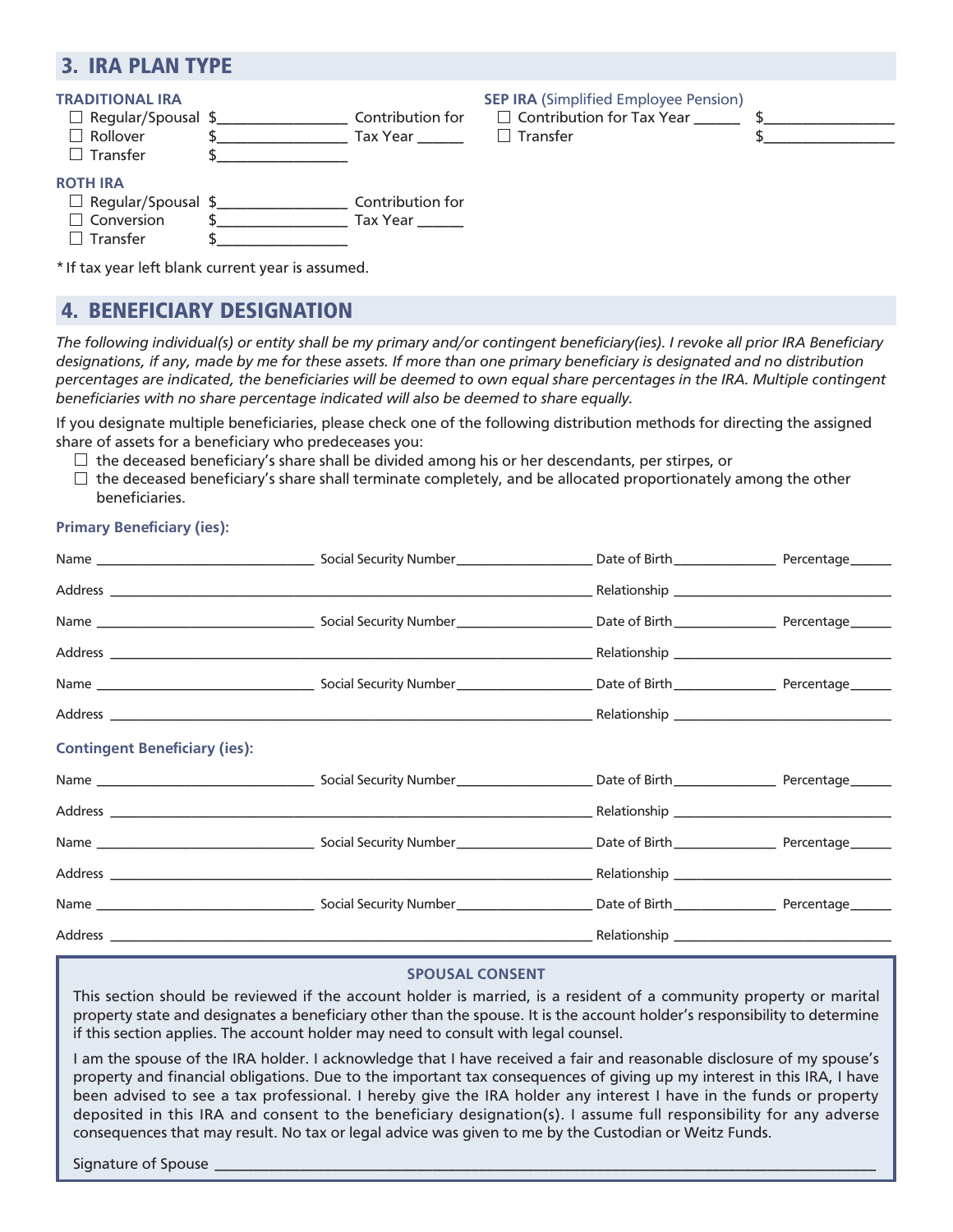### 5. BANK INFORMATION

If you would like the ability to have redemption proceeds wired or transferred to your bank, please complete the following. **Please attach a voided, unsigned check or a savings deposit slip for this bank account.**

| Type of account: $\square$ Checking Account $\square$ Savings Account |  |
|-----------------------------------------------------------------------|--|
|                                                                       |  |
|                                                                       |  |
|                                                                       |  |
|                                                                       |  |
|                                                                       |  |

**If this section is not completed, and you request a wire redemption, the bank inst will be required to have an original medallion signatu guarantee.**

 $\mathsf{r}$ 

| ietea,     | <b>JONATHAN Q. SAMPLE</b><br>1234 MAIN ST. 555-6712 | $11 - 87$ | 80-428/1010                        | 7743                                 |
|------------|-----------------------------------------------------|-----------|------------------------------------|--------------------------------------|
| tructions  | ANYTOWN, US 56789                                   |           |                                    |                                      |
| ın         |                                                     |           |                                    |                                      |
| ıre        |                                                     |           |                                    |                                      |
|            |                                                     |           | OLE OF LEASE TAPE YOUR VOIDED BANK | Security Features<br>Details on back |
|            | EARK OF AVINGS DEPOSIT SLIP HERE.                   |           |                                    |                                      |
| ABA Number | <b>FOR</b>                                          | Number    |                                    |                                      |
|            | $(101004280)$ : $(1234567)$ '                       | 7743      |                                    |                                      |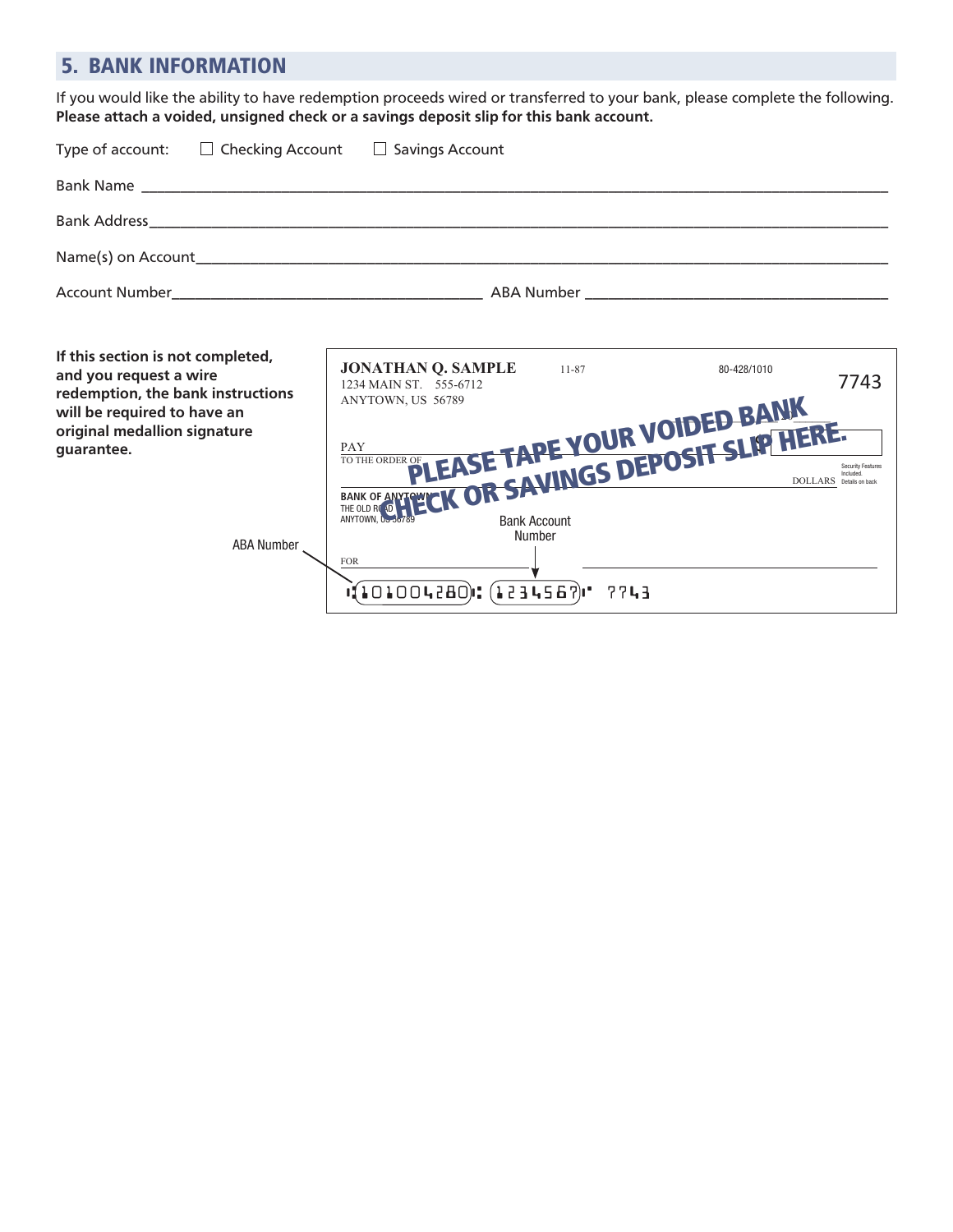### 6. AUTOMATIC INVESTMENT BY ACH

|                                                                                                               | Frequency |           |               |          |                                  |
|---------------------------------------------------------------------------------------------------------------|-----------|-----------|---------------|----------|----------------------------------|
| (If the date below falls on a<br>holiday or weekend, the entry<br>will be posted on the next<br>business day) | Vlonthly  | Quarterly | Semi-Annually | Annually |                                  |
| 15 <sup>th</sup><br><b>8th</b><br>Fund<br>Amount(\$)<br>1st<br>22nd                                           |           |           |               |          | <b>Beginning</b><br>(Month/Year) |
| Value Fund                                                                                                    |           |           |               |          |                                  |
| Institutional Class/(WVAIX)/541<br>$\mathsf{L}$<br>$\Box$<br>$\vert \ \ \vert$                                |           |           |               |          |                                  |
| Investor Class/(WVALX)/328<br>$\Box$<br>$\Box$<br>П                                                           |           |           |               |          |                                  |
| Partners Value Fund                                                                                           |           |           |               |          |                                  |
| Institutional Class/(WPVIX)/562<br>$\Box$<br>$\Box$                                                           |           |           |               |          |                                  |
| Investor Class/(WPVLX)/331<br>$\Box$<br>П<br>$\Box$                                                           |           |           |               |          |                                  |
| Partners III Opportunity Fund                                                                                 |           |           |               |          |                                  |
| Institutional Class/(WPOPX)/310<br>П<br>П<br>$\Box$                                                           |           |           |               |          |                                  |
| Investor Class/(WPOIX)/436<br>$\Box$<br>$\Box$<br>П                                                           |           |           |               |          |                                  |
| Hickory Fund/(WEHIX)/332<br>$\Box$<br>$\Box$<br>Г                                                             |           |           |               |          |                                  |
| <b>Balanced Fund</b>                                                                                          |           |           |               |          |                                  |
| Institutional Class/(WBAIX)/5400<br>$\blacksquare$<br>$\overline{\phantom{a}}$<br>$\mathsf{L}$                |           |           |               |          |                                  |
| Investor Class/(WBALX)/400<br>$\Box$<br>$\Box$<br>П                                                           |           |           |               |          |                                  |
| Short Duration Income Fund                                                                                    |           |           |               |          |                                  |
| Institutional Class/(WEFIX)/329<br>П<br>┓<br>$\Box$                                                           |           |           |               |          |                                  |
| Investor Class/(WSHNX)/437<br>$\sim$<br>$\vert \ \ \vert$                                                     |           |           |               |          |                                  |
| Core Plus Income Fund                                                                                         |           |           |               |          |                                  |
| Institutional Class/(WCPBX)/573<br>П<br>$\blacksquare$<br>$\vert \ \ \vert$                                   |           |           |               |          |                                  |
| Investor Class/(WCPNX)/574<br>$\Box$<br>$\Box$<br>$\Box$<br>$\blacksquare$                                    |           |           |               |          |                                  |
| Nebraska Tax-Free Income Fund/(WNTFX)/311<br>П<br>П<br>П<br>$\vert \ \ \vert$                                 |           |           |               |          |                                  |
| Ultra Short Government Fund/(SAFEX)/3330<br>$\Box$<br>$\vert \ \ \vert$<br>$\vert \ \ \vert$                  |           |           |               |          |                                  |

I authorize Weitz Funds and the bank named in the Bank Information section to initiate entries to my account (\$25 minimum per purchase). I further authorize such entries to my account, per these instructions, as may be necessary to adjust any entries that were previously initiated. I authorize the bank to accept and to debit the amount of such entries to my account.

This authority will remain in effect until I notify you to cancel. I can stop or change the dollar amount of this automatic service by notifying you three (3) business days before my account is charged. Changes to bank information require fifteen (15) days notice.

## 7. CUSTODIAN ACCEPTANCE

UMB Bank, n.a. will accept appointment as Custodian of the Depositor's Account. However, this Agreement is not binding upon the Custodian until the Depositor has received a statement confirming the initial transaction for the Account. Receipt by the Depositor of a confirmation of the purchase of the Fund shares indicated above will serve as notification of UMB Bank, n.a.'s acceptance of appointment as Custodian of the Depositor's Account.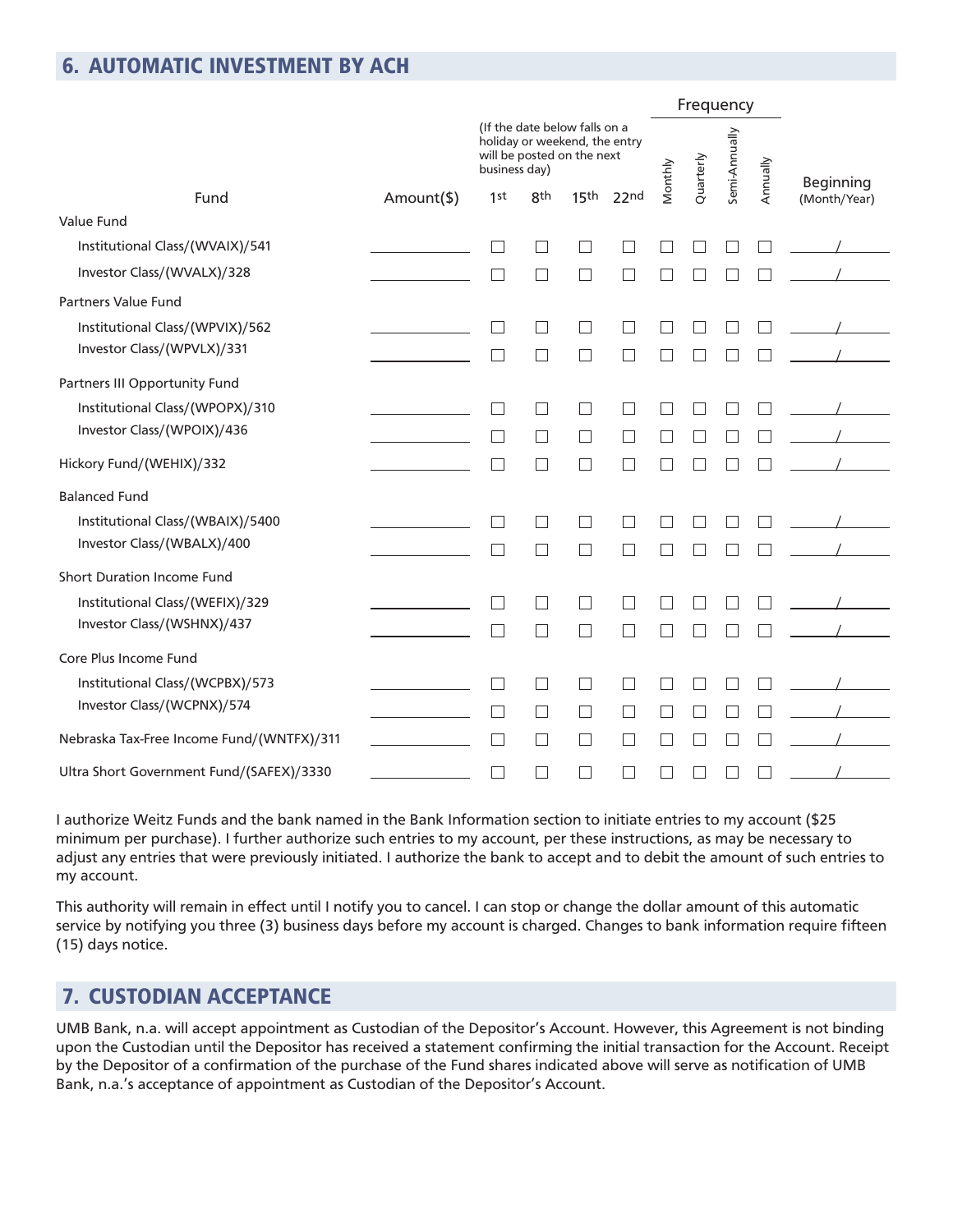## 8. SIGNATURES AND TAX IDENTIFICATION NUMBER CERTIFICATION

I understand the eligibility requirements associated with the type of IRA selected in section 3, and state that I do qualify to make the deposit. I have received a copy of the IRA Application, Plan & Disclosure, and prospectus for the investments and IRA that I am selecting. I understand the terms and conditions which apply to the IRA that I have chosen are contained in this application and the Plan Agreement. I agree to be bound by those terms and conditions. I assume complete responsibility for determining that I am eligible for either the Traditional IRA or Roth IRA each year I make a contribution, insuring that all contributions I make are within the limits set forth by the tax laws and understanding the tax consequences of any contribution (including rollover contributions and conversions) or distribution. I understand that it is my responsibility to calculate required minimum distributions and request distributions as required.

After my death, I authorize Weitz Funds to rely upon and take instruction from my personal representative and any trustee of a trust designated herein in respect to all matters and calculations relating to the distribution from my account including, without limitation: the identify of the beneficiaries who have survived or not survived me, their ages, their competence, and their descendants; the form and content of any trust which may receive any distribution from my account; the names, ages, and competence of persons who are beneficiaries of any trust which may receive distributions from my account; the amount or portion of the account which should be distributed to or set aside for any beneficiary; the determination as to whether a trust is a "designated beneficiary" under Section 401(a)(9) of the Internal Revenue Code, and the period over which distributions should be made to the beneficiary. I acknowledge that Weitz Funds has no responsibility to review my beneficiary designation, or to advise me or my beneficiaries of the tax consequences of any beneficiary designation. I and my beneficiaries shall be solely responsible for calculating and requesting minimum distributions from this account.

By signing below:

- I certify that I have received and read the current prospectus for Weitz Funds and understand the investment objectives and policies stated therein. I certify that I have the authority and legal capacity to make this purchase and am of legal age in my state of residence. I acknowledge that I have received Weitz Funds *Notice of Privacy Policies and Procedures*.
- The terms, representations and conditions in this application and the prospectus as amended from time to time, will apply to any account established at a later date. This application is in effect until another duly executed application is received by Weitz Funds.
- I authorize Weitz Funds and its agents to act upon instructions (by phone, in writing, delivered electronically or other means) believed to be genuine and in accordance with the procedures described in the prospectus for this account or any other account into which investments are made.
- If I have completed the section titled "Bank Information" or later provide such information to Weitz Funds, I authorize credits/debits to/from the bank account referenced. I agree that Weitz Funds will be fully protected in honoring any such transaction. I also agree that Weitz Funds may make additional attempts to credit/debit my account if the initial attempt fails and that I will be liable for the associated costs. All account options selected shall become part of the terms, representations and conditions of this application.
- I have received, read and understand the Important Information About Procedures for Opening an IRA Account.

Under Penalty of Perjury, I certify that:

- (1) The Social Security Number provided on this application is correct, and
- (2) I am not subject to backup withholding because: (a) I am exempt from backup withholding; or (b) I have not been notified by the Internal Revenue Service (IRS) that I am subject to backup withholding as a result of a failure to report all interest or dividends; or (c) the IRS has notified me that I am no longer subject to backup withholding, and
- (3) I am a U.S. person (including a U.S. resident alien).

**(Cross out item 2 if you have been notified by the IRS that you are currently subject to backup withholding.)**

**The IRS does not require your consent to any provision of this document other than the certifications required to avoid backup withholding.**

**Signature of IRA Holder \_\_\_\_\_\_\_\_\_\_\_\_\_\_\_\_\_\_\_\_\_\_\_\_\_\_\_\_\_\_\_\_\_\_\_\_\_\_\_\_ Date \_\_\_\_\_\_\_\_\_\_\_\_\_\_\_\_\_\_\_\_\_**

**WEITZ FUNDS** ■ **PO BOX 182785** ■ **COLUMBUS, OH 43218-2785 888-859-0698** ■ **www.weitzinvestments.com**